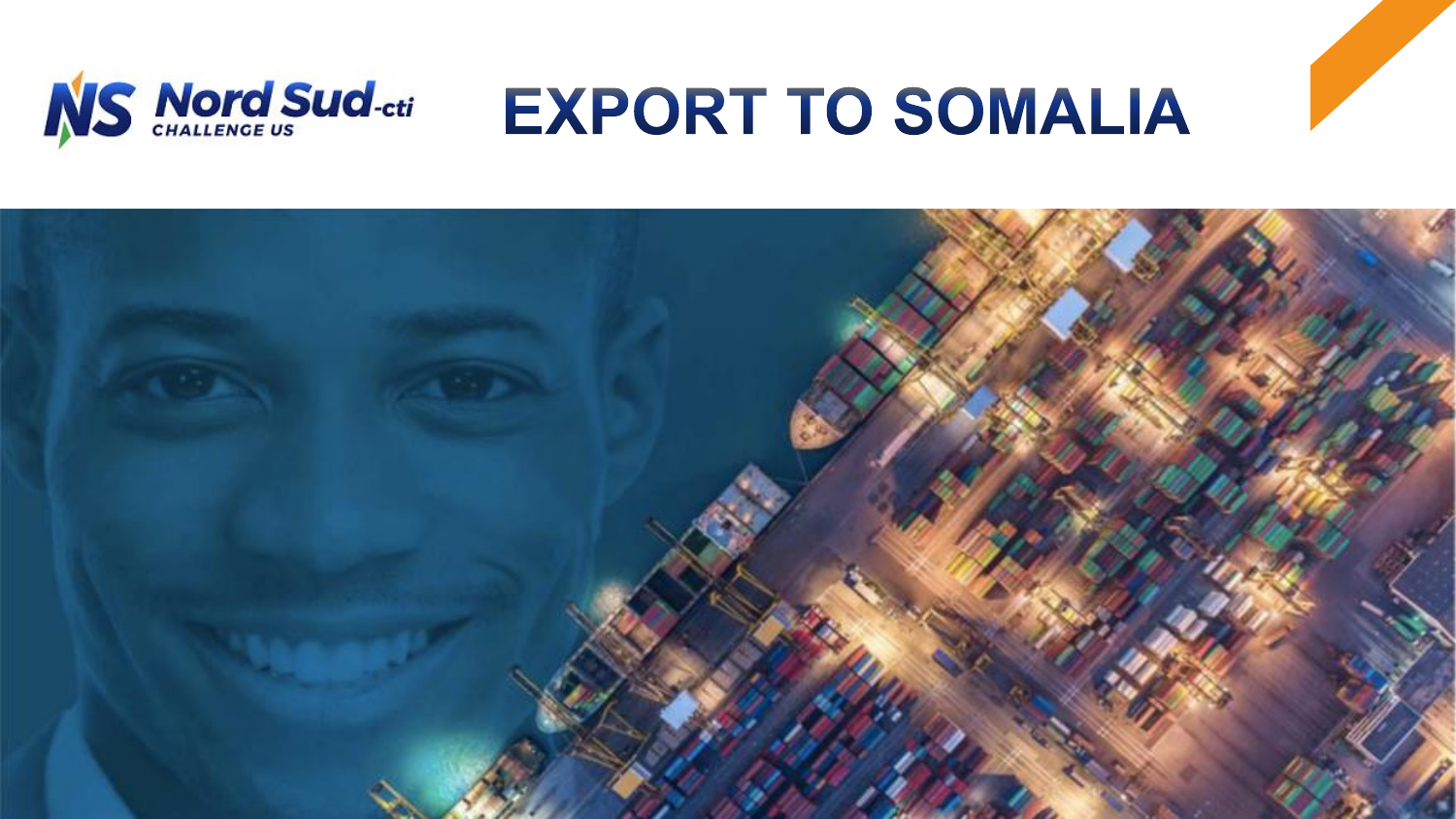## **Country Profile**

- **Land mass:** 627 337 km<sup>2</sup>
- **Population:** 12,92 m
- § **Urban Population:** 40%
- § **Life expectancy:** 52,4
- **Religions:** Islam (99,9%)
- **•** Inflation: -71,1 %
- **Main export:** Sheep and Goats, Gold, Bovine, Other Oily Seeds and Integrated **Circuits**
- § **FDI:** 19,8% of GDP



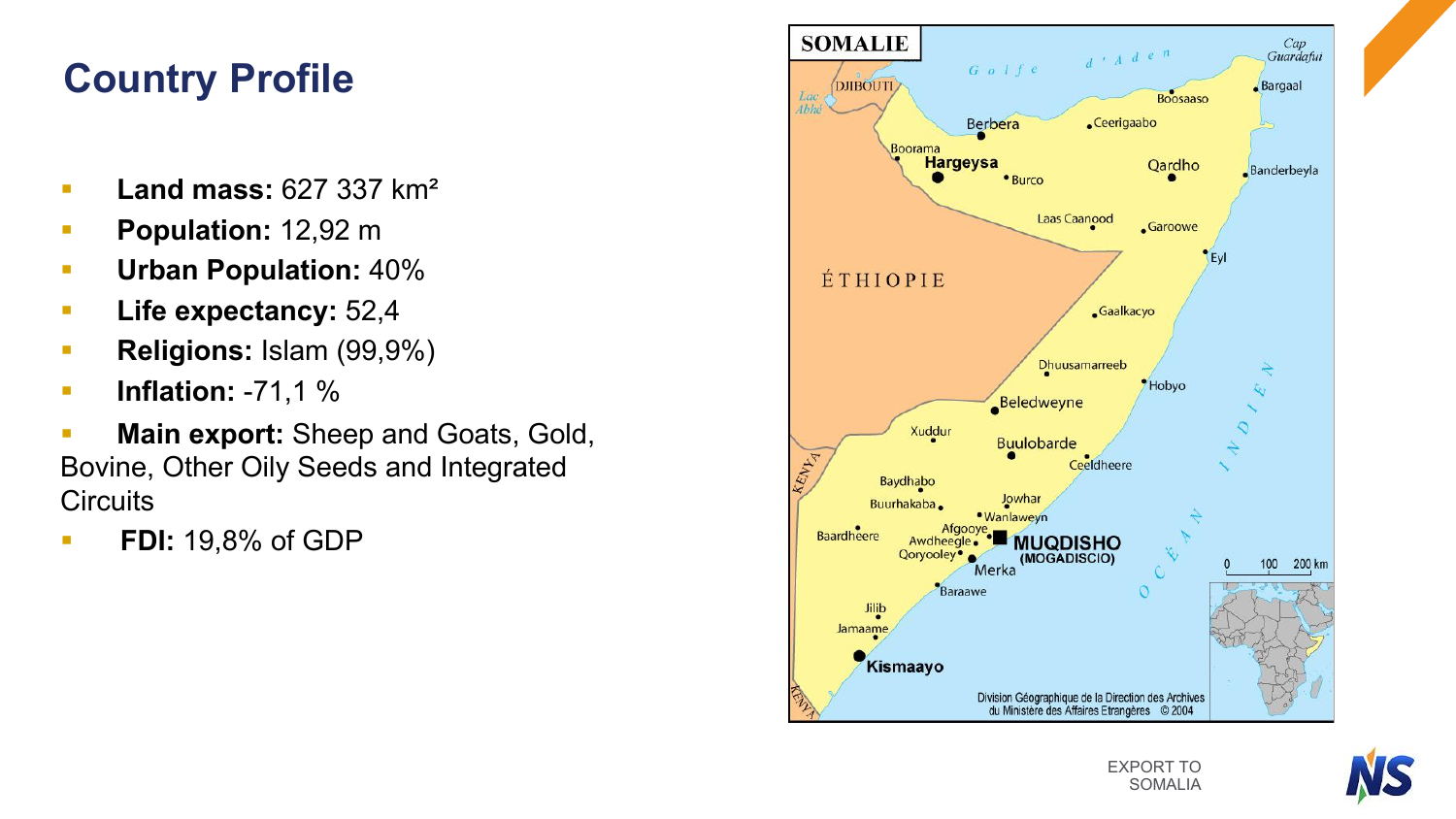## **COMMERCIAL INVOICE**

- **It is made in two copies and must contain the usual mentions. It can be written in English.**
- **For pre-board screening, the invoice must specify the FOB amount, the cost of freight and insurance.**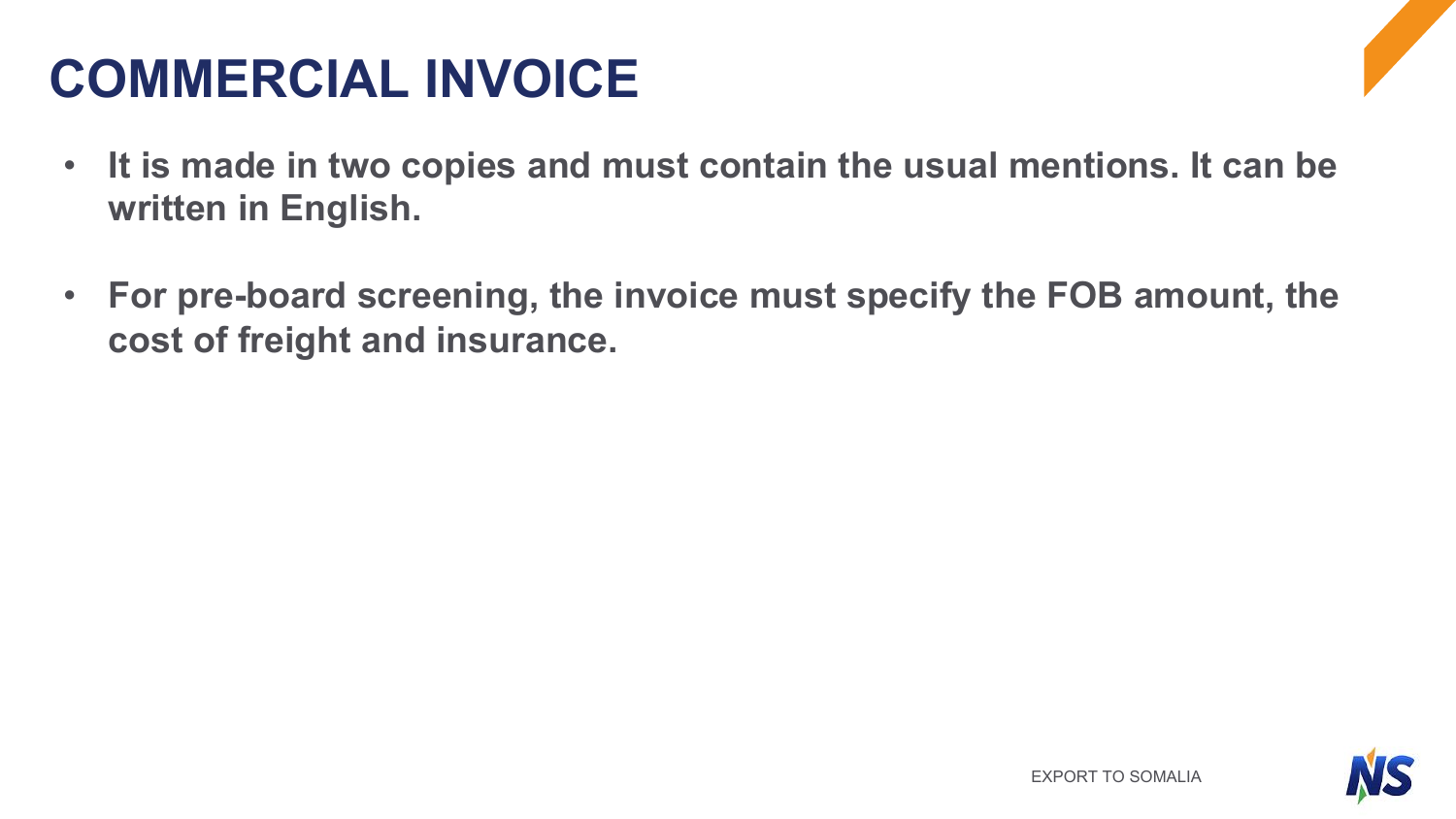

**Although Somalia does not consent to a preferential customs regime for products originating in the European Union, customs services may require a document EUR. 1 when importing these products and, in particular, ' where these are Incorporated into the manufacture of a local product and reexported to the EU ".**

**Consignments, less than EUR 6 000 or made by an authorised exporter, may result in the establishment of a declaration as for EUR. 1 and in particular, ' when incorporated in the manufacture of a local product and re-exported to the EU ' . It must be drawn up on an invoice, a delivery note or any other commercial document describing the products concerned in a sufficiently detailed manner to be able to identify them.**

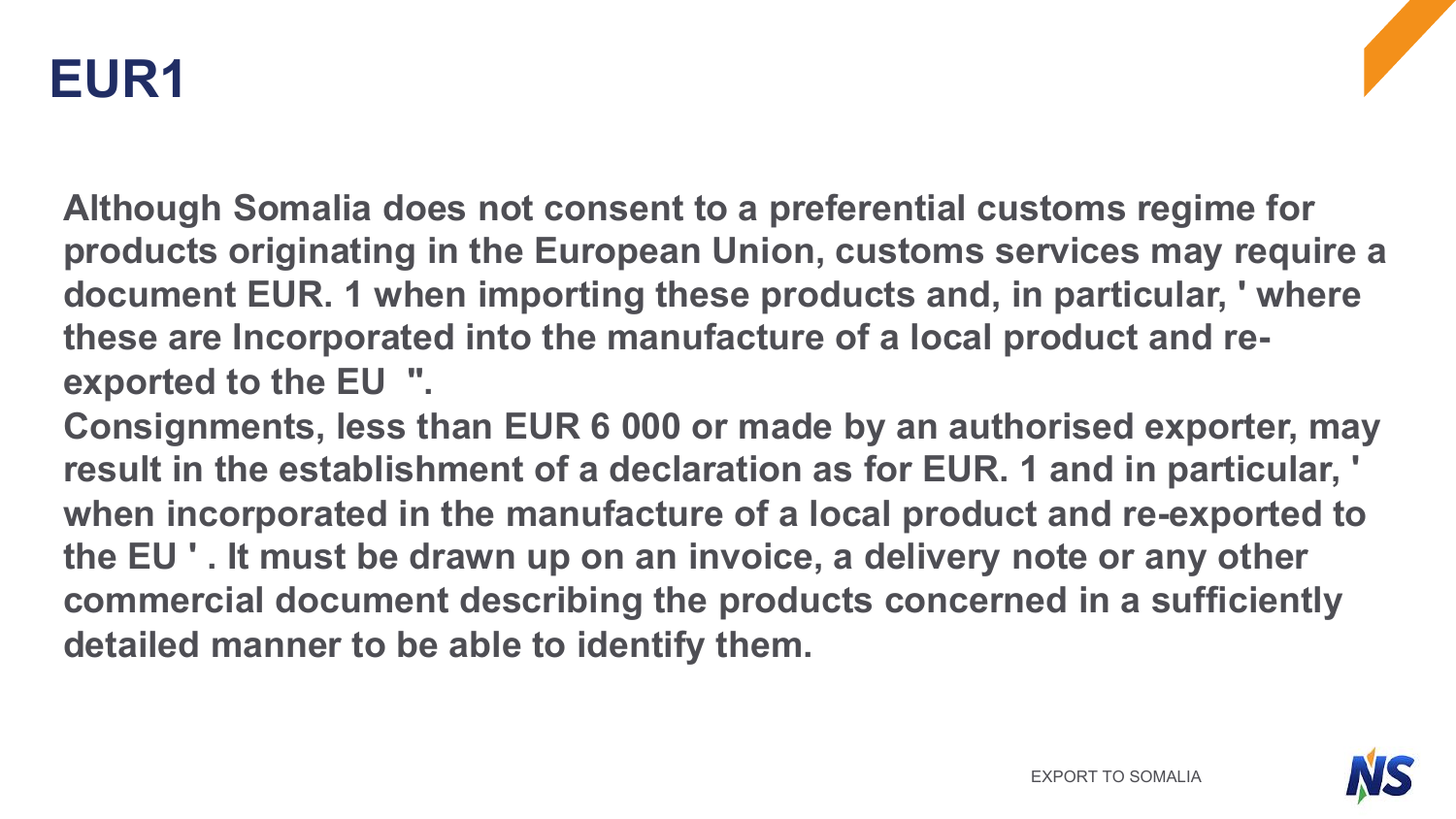## **Certificate of origin**

**For products of Community origin which are not eligible for the EUR. 1 document and for non-Community products, a certificate of origin is requested. The certificate of Origin forms are circulated by the specialized printing companies as well as by the chambers of Commerce and industry. The CCI Paris Ile-de-France and numerous provincial kics propose dematerialised certificates:<https://www.formalites-export.com/>**

**The rules on the issuance and use of certificates of origin are specified in the Certificate of Community Origin document.**

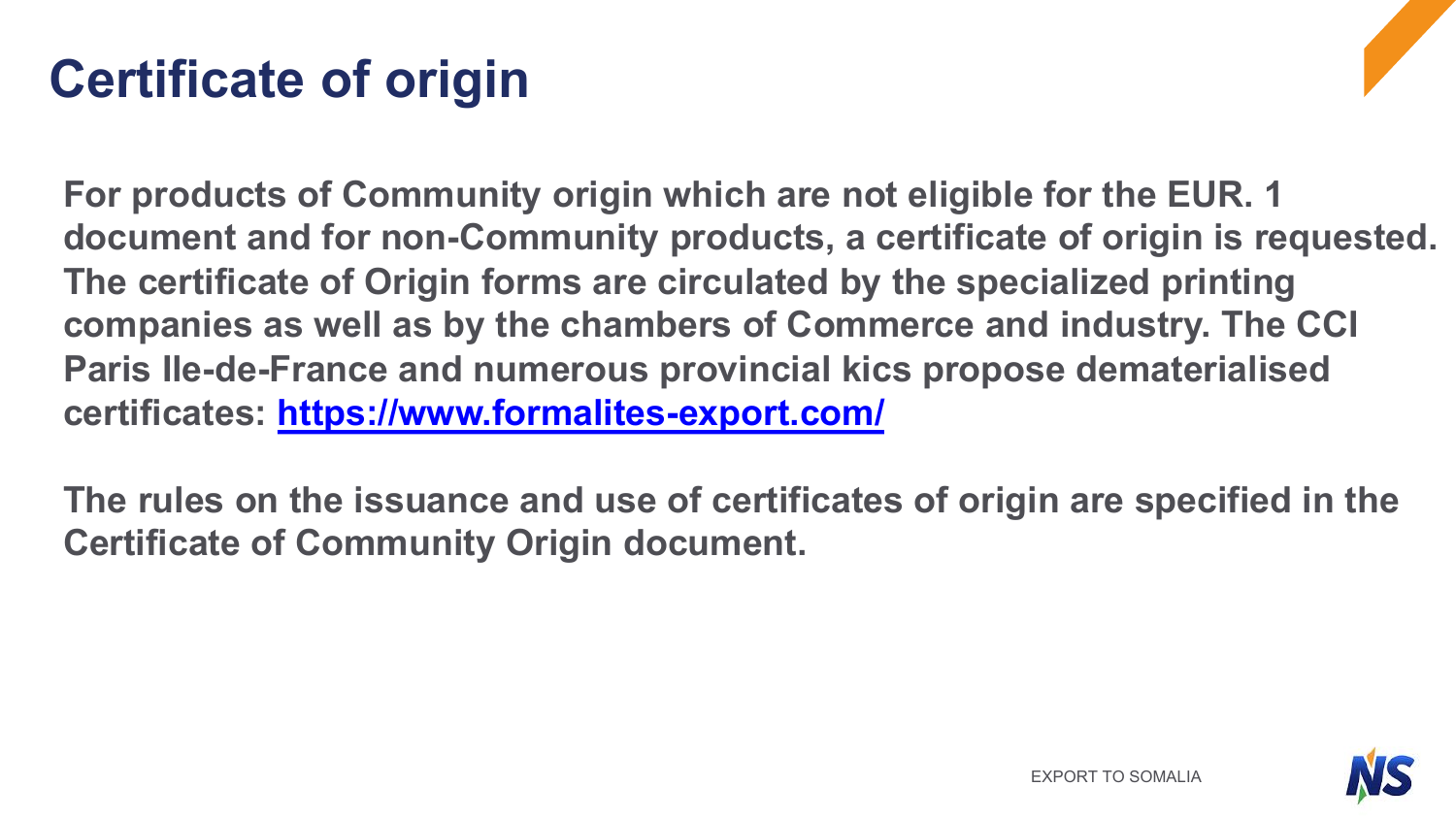DEPENDING ON THE KIND OF COMMODITY

- **For meat and by-products of animal origin (milk, eggs, meat preparation, etc.) : sanitary certificate**
- **For fruits, vegetables, seeds and other plants : phytosanitary certificate**





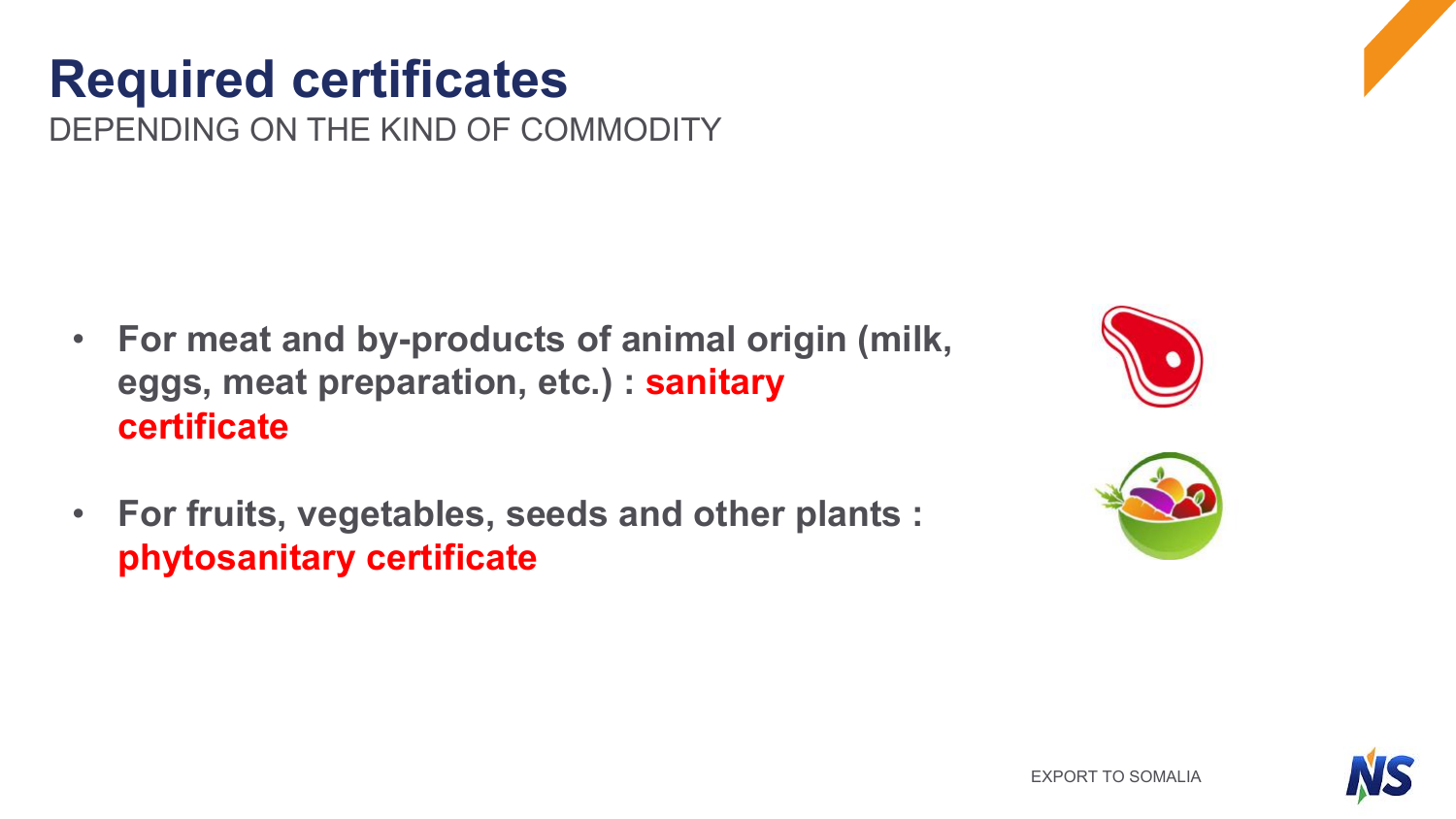## **Transport and packaging**

#### **Transportation documents :**

**The main transport documents are the bill of lading, the LTA or AWB air waybill, the international CMR consignment note and the international CIM consignment note.**

### **Packing list :**

**This list summarizes all the exported goods and specifies the volumes, the number of packages, crates, containers as well as the exact quantity of the goods.** 

### **Transport insurance :**

**There is no obligation of local insurance, that is to say of obligation to assure, in Eritrea, the international transport of goods.**